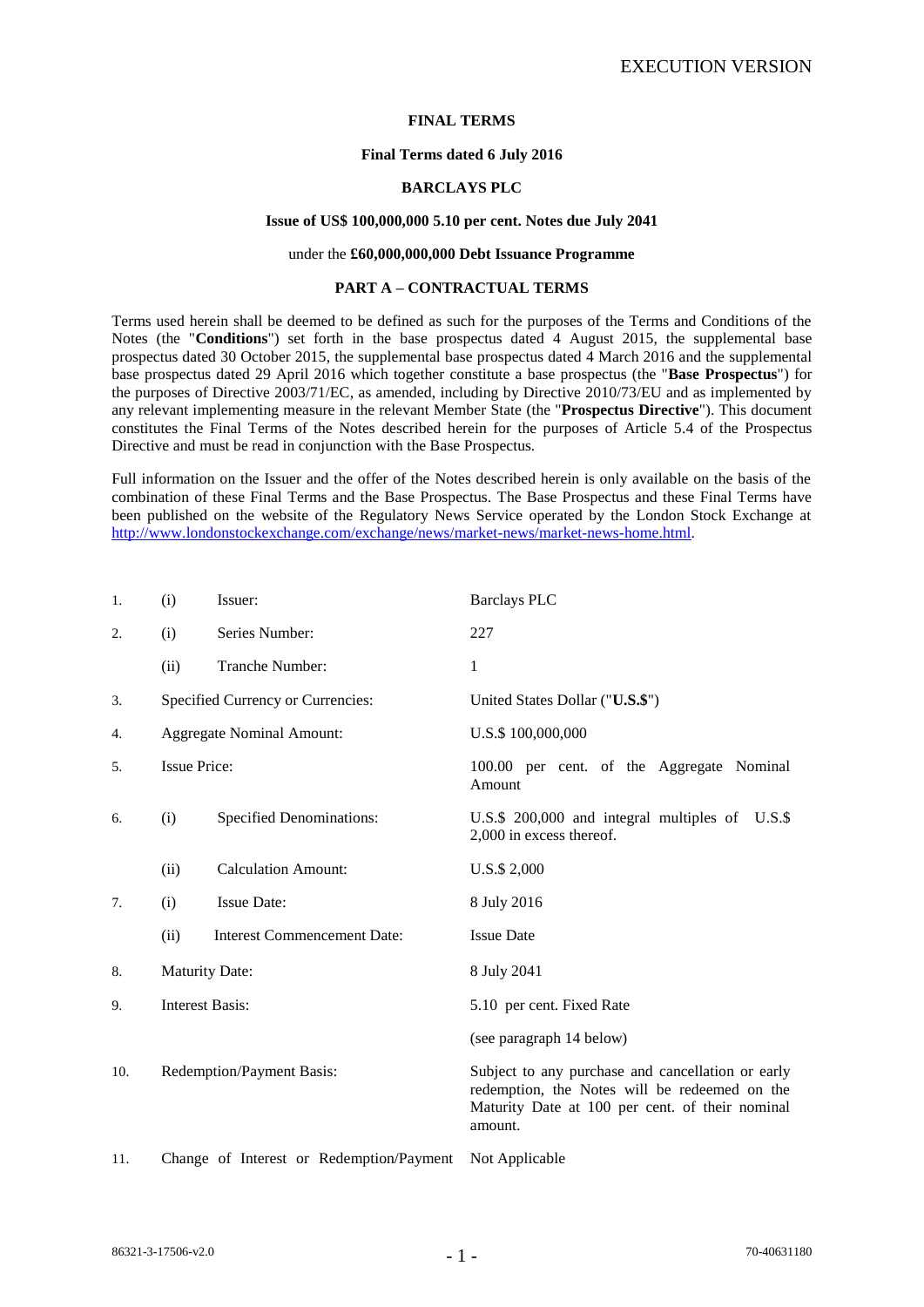Basis:

| 12. |     | Put/Call Options:           | Not Applicable |  |
|-----|-----|-----------------------------|----------------|--|
| 13. | (i) | <b>Status of the Notes:</b> | Senior         |  |
|     |     |                             |                |  |

(ii) Date of approval for issuance of 30 July 2015 Notes obtained:

# **PROVISIONS RELATING TO INTEREST (IF ANY) PAYABLE**

| 14.                                               | <b>Fixed Rate Note Provisions</b>           |                             |                                                                                                                       | Applicable                                                                                                                                                    |  |
|---------------------------------------------------|---------------------------------------------|-----------------------------|-----------------------------------------------------------------------------------------------------------------------|---------------------------------------------------------------------------------------------------------------------------------------------------------------|--|
|                                                   | (i)                                         | Rate of Interest:           |                                                                                                                       | 5.10 per cent. per annum payable annually in<br>arrear on each Interest Payment Date                                                                          |  |
|                                                   | (ii)                                        | (A)                         | Interest Payment Date(s):                                                                                             | 8 July in each year                                                                                                                                           |  |
|                                                   |                                             | (B)                         | <b>Interest Payment Date</b><br>adjustment (for Renminbi or<br>Hong Kong dollar-<br>denominated Notes):               | Not Applicable                                                                                                                                                |  |
|                                                   | (iii)                                       | <b>Fixed Coupon Amount:</b> |                                                                                                                       | U.S.\$ 102.00 per Calculation Amount payable on<br>each Interest Payment Date                                                                                 |  |
|                                                   | (iv)                                        | Broken Amount(s):           |                                                                                                                       | Not Applicable                                                                                                                                                |  |
|                                                   | (v)                                         | Day Count Fraction:         |                                                                                                                       | 30/360                                                                                                                                                        |  |
|                                                   | (vi)                                        |                             | Party responsible for calculating the<br>amount payable upon Illiquidity,<br>Inconvertibility or Non-transferability: | Not Applicable                                                                                                                                                |  |
| 15.                                               | <b>Reset Note Provisions</b>                |                             |                                                                                                                       | Not Applicable                                                                                                                                                |  |
| 16.                                               | <b>Floating Rate Note Provisions</b>        |                             |                                                                                                                       | Not Applicable                                                                                                                                                |  |
| 17.                                               | <b>Zero Coupon Note Provisions</b>          |                             |                                                                                                                       | Not Applicable                                                                                                                                                |  |
|                                                   |                                             |                             | PROVISIONS RELATING TO REDEMPTION                                                                                     |                                                                                                                                                               |  |
| 18.                                               | <b>Call Option</b>                          |                             |                                                                                                                       | Not Applicable                                                                                                                                                |  |
| 19.                                               | <b>Put Option</b>                           |                             |                                                                                                                       | Not Applicable                                                                                                                                                |  |
| 20.                                               | <b>Final Redemption Amount of each Note</b> |                             |                                                                                                                       | Subject to any purchase and cancellation or early<br>redemption, the Notes will be redeemed on the<br>Maturity Date at U.S.\$ 2,000 per Calculation<br>Amount |  |
| 21.                                               |                                             |                             | <b>Early Termination Amount</b>                                                                                       | Not Applicable                                                                                                                                                |  |
| <b>GENERAL PROVISIONS APPLICABLE TO THE NOTES</b> |                                             |                             |                                                                                                                       |                                                                                                                                                               |  |
| 22.                                               | <b>Form of Notes:</b>                       |                             |                                                                                                                       | <b>Registered Notes:</b>                                                                                                                                      |  |

Unrestricted Global Certificate registered in the name of a nominee for a common safekeeper for Euroclear and Clearstream, Luxembourg (that is, held under the New Safekeeping Structure (NSS))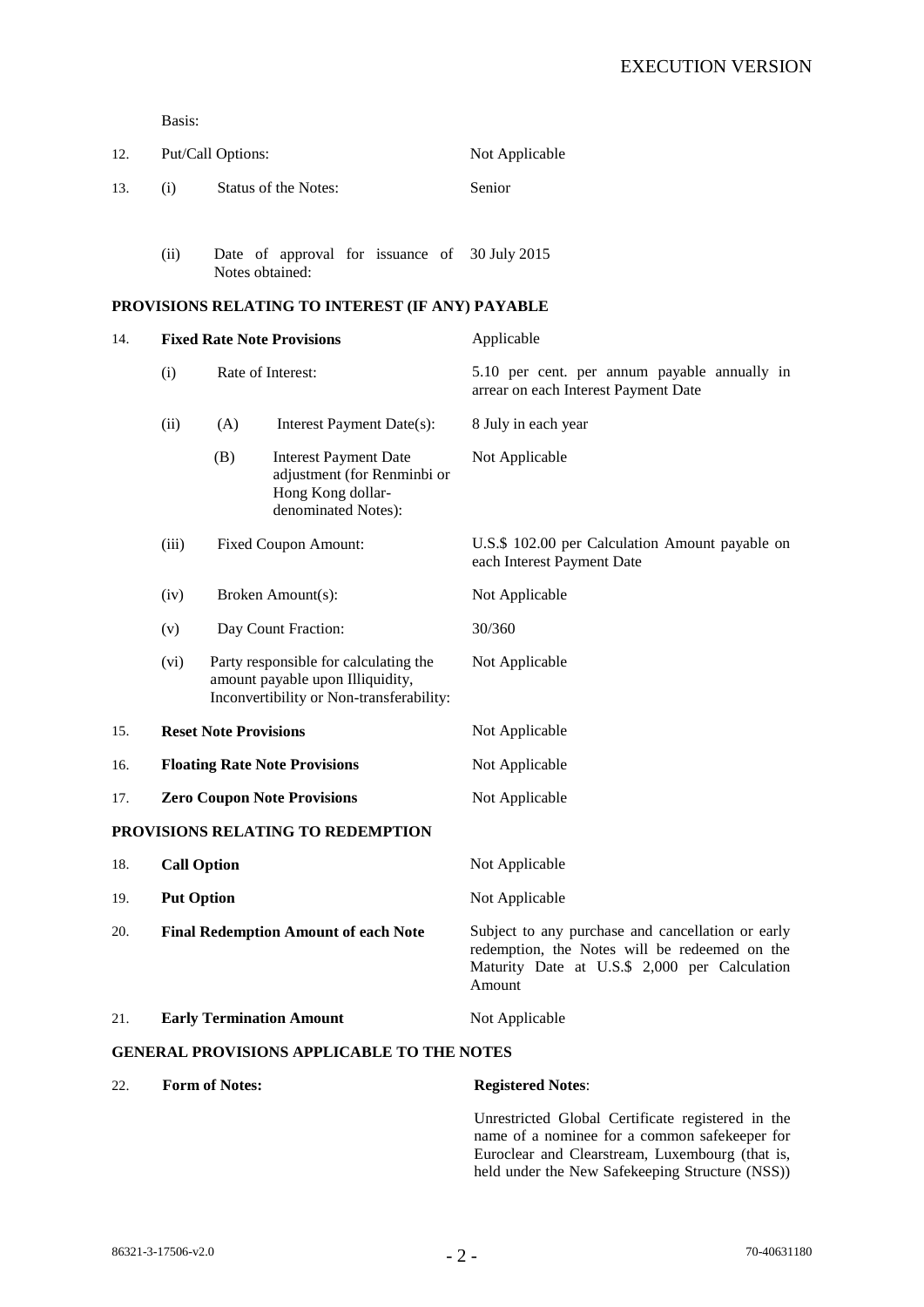# **EXECUTION VERSION**

exchangeable Unrestricted Individual for Certificates in the limited circumstances described in the Unrestricted Global Certificate.

No

Additional Financial Centre(s) or other special 24. provisions relating to payment dates:

- 25. Talons for future Coupons to be attached to  $\overline{N}$ Definitive Notes:
- 26. Spot Rate:

 $23.$ 

Not Applicable

London and New York

Signed on behalf of Barclays PLC:

New Global Note:

By: Duly authorised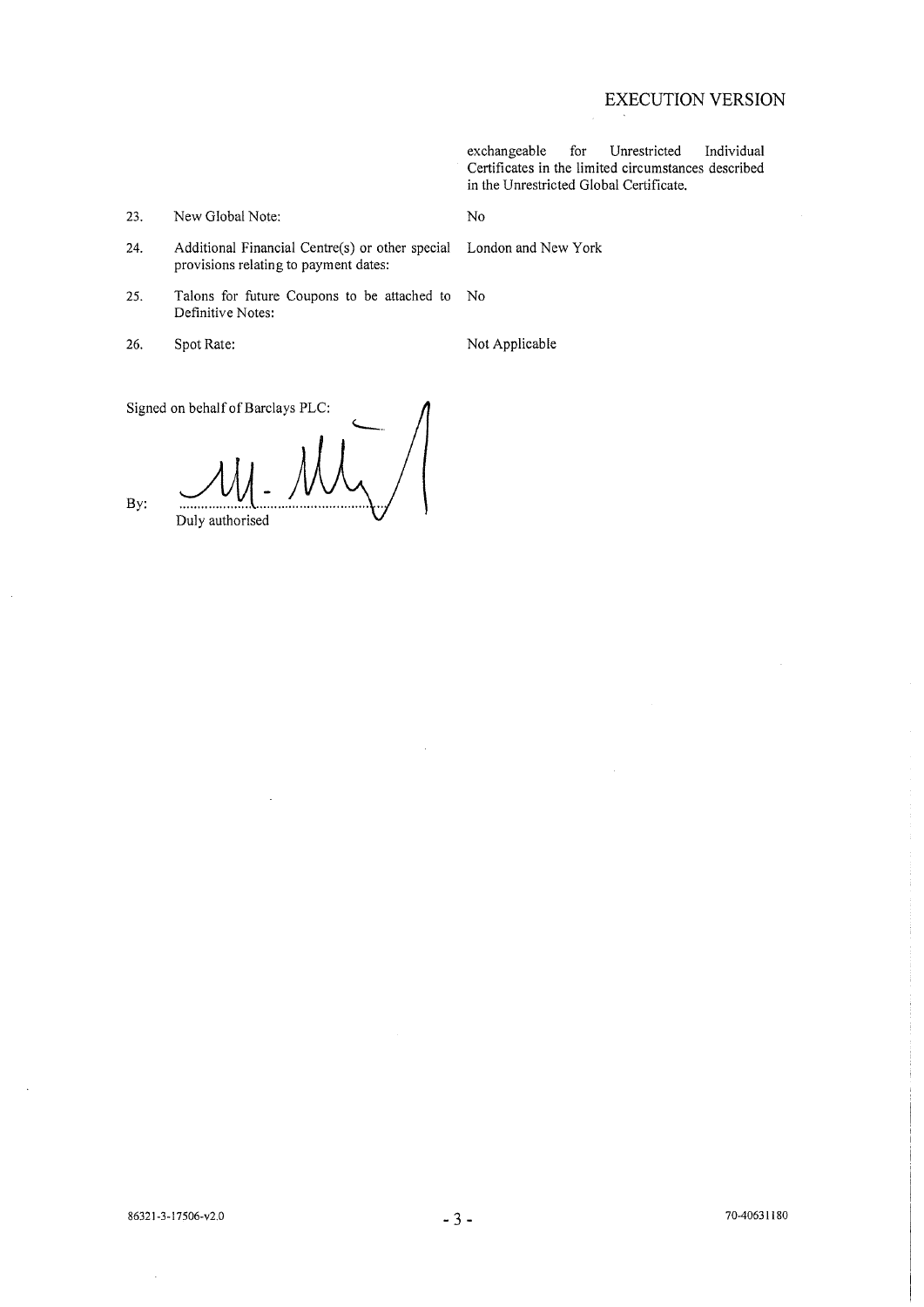# **PART B – OTHER INFORMATION**

## 1. **LISTING**

(i) Listing and admission to trading: Application has been made by the Issuer (or on its behalf) for the Notes to be admitted to trading on the Regulated Market of the London Stock Exchange with effect on or about the Issue Date.

(ii) Estimate of total expenses related to admission to trading: £2,700

#### 2. **RATINGS**

Ratings: The Notes to be issued are expected to be rated:

Fitch Ratings Limited ("**Fitch**"): A

The short term unsecured obligations of the Issuer are rated A-2 by Standard & Poor's, P-3 by Moody's and F1 by Fitch, and the unsecured unsubordinated long-term obligations of the Issuer are rated BBB by Standard & Poor's, Baa3 by Moody's and A by Fitch.

Each of Standard & Poor's, Moody's and Fitch is established in the European Economic Area (the "**EEA**") and is registered under Regulation (EC) No. 1060/2009 (as amended) (the "**CRA Regulation**"). As such, each of Moody's, Standard & Poor's and Fitch is included in the list of credit rating agencies published by the European Securities and Markets Authority on its website in accordance with the CRA Regulation.

# 3. **INTERESTS OF NATURAL AND LEGAL PERSONS INVOLVED IN THE ISSUE/OFFER**

Save as discussed in "*Subscription and Sale*", so far as the Issuer is aware, no person involved in the offer of the Notes has an interest that is material to the offer.

The Manager and its affiliates have engaged, and may in the future engage, in investment banking and/or commercial banking transactions with, and may perform other services for, the Issuer and its affiliates in the ordinary course of business.

#### 4. **USE OF PROCEEDS**

It is the Issuer's intention to use the proceeds of the issue of the Notes issued by it, to initially make an investment in the Bank in the form of senior debt. The Issuer retains the discretion to restructure any investment made with the proceeds at any time.

## 5. **YIELD**

Indication of yield:  $5.10$  per cent.

The yield is calculated at the Issue Date on the basis of the Issue Price. It is not an indication of future yield.